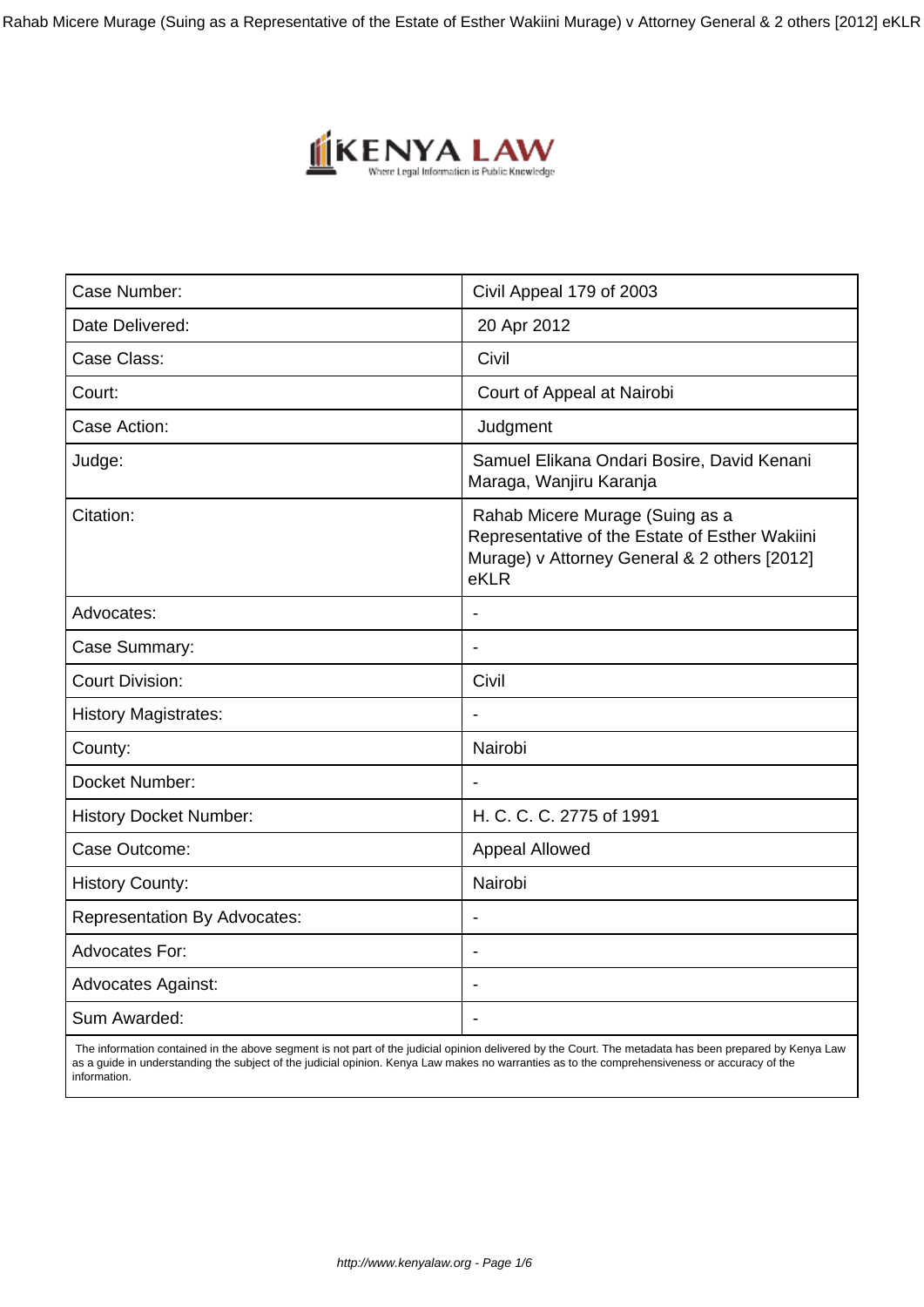## **IN THE COURT OF APPEAL**

## **AT NAIROBI**

### **(CORAM: BOSIRE, KARANJA & MARAGA, JJ.A)**

### **CIVIL APPEAL NO. 179 OF 2003**

#### **BETWEEN**

#### **RAHAB MICERE MURAGE**

**(suing as a representative of the Estate of**

**ESTHER WAKIINI MURAGE ……………………………... APPELLANT**

### **AND**

**ATTORNEY GENERAL………………….……………. 1ST RESPONDENT**

**SIMON PETER MWANGI ……………...……………. 2ND RESPONDENT**

**JOHNSON MUGO NGUNGA ………...……………… 3RD RESPONDENT**

**(An appeal from the judgment and decree of the High Court of Kenya at Nairobi (Ang'awa J.) delivered on 3rd July 2001**

in

H. C. C. C. NO. 2775 OF 1991)

\*\*\*\*\*\*\*\*\*\*\*\*\*\*\*\*\*\*\*\*\*

### **JUDGMENT OF THE COURT**

By a plaint dated 30<sup>th</sup> May 1997 and filed in the High Court at Nairobi within the same month Rahab **Micere Murage**, (the appellant) the legal representative of **Esther Wakiini Murage** (the deceased), impleaded **The Hononourable Attorney General**, **Simon Peter Mwangi** and **Johnson Mugo Ngunga**, for damages under the Fatal Accidents Act and the Law Reform Act, for her own benefit, and for the benefit of Nicholas Murage Wakiini who was the surviving son of the deceased.

The Attorney General ( $1<sup>st</sup>$  respondent) was sued on behalf of the Government of Kenya, which as at the 1<sup>st</sup> June 1990, owned motor vehicle registration **No. GK M 400**, which was involved in a collision with the other motor vehicles, then owned by Peter Mwangi (2<sup>nd</sup> Respondent) and Johnson Mugo Ngunga (3<sup>rd</sup> Respondent) respectively. Those other two motor vehicles were No. KLW 617 and KUE 189. In the course of the collision the deceased who was a passenger in the government vehicle was fatally injured. In the aforesaid plaint the appellant set out particulars of negligence for each of the motor vehicles involved in the collision. As against the government driver, who also died in the course of the collision, the appellant averred, that he was negligent by, inter alia by: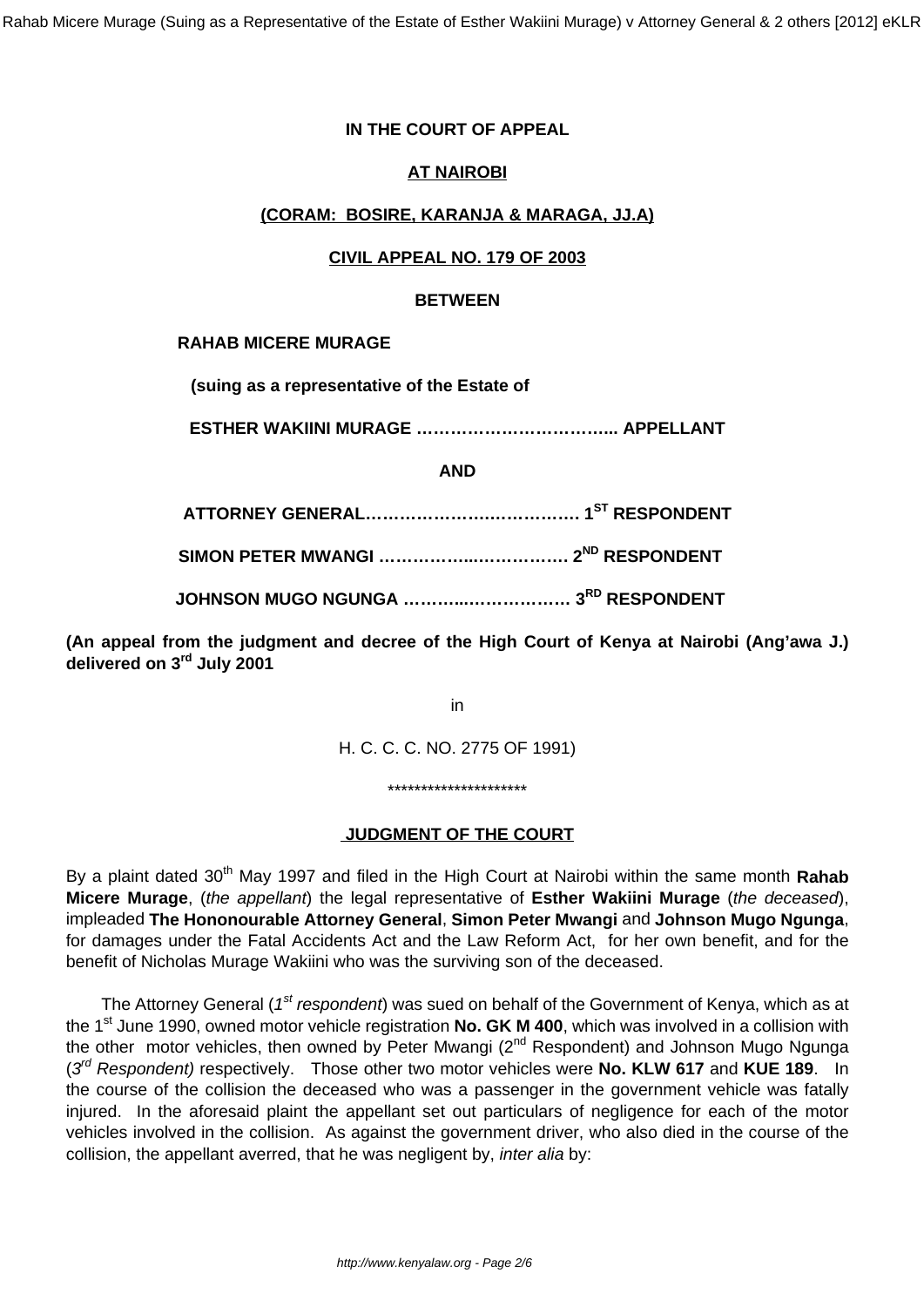**"5 ( C): Driving on the wrong side of the road and having done so failing to return to his correct side of the road in time or at all."**

As against the  $2^{nd}$  respondent the appellant averred, *inter alia*, that he was negligent in:

**"(b) failing to keep any or any proper look out or failing to have any sufficient regard for the motor vehicles which were or might reasonably be expected to be on or by the said road.**

**(c ) Failing to take any evasive action or at all to avoid the collision with motor vehicle registration number GK M400.**

**(d) …**

**(e) Failing to notice in sufficient time the presence of the vehicle GK M400".**

And as against the  $3<sup>rd</sup>$  respondent the appellant made, more or less, similar averments with regard to particulars of negligence, among others.

 The Attorney General entered appearance and filed a written statement of defence. In paragraph two of its written statement of defence he averred as follows:

**"2 The defendant (s) admits that the plaintiff was riding in motor vehicle registration number GK M400 when a collision occurred between the said motor vehicle and motor vehicles registration numbers KLW 617 and KUR 189, but denies that the said collision was occasioned by negligence on his part."**

The second respondent as material, averred in its statement of defence thus:

**"(5) The 2nd defendant admits that his motor vehicle registration number KLW 617 was involved in an accident on the date and place set out in paragraph 4 of the plaint but denies each and every allegation of negligence attributed to him as set out in paragraph 5 of the plaint and puts the plaintiff to strict proof thereof."**

He then went on, in paragraph 4 of his defence, to blame the  $1<sup>st</sup>$  and  $3<sup>rd</sup>$  respondents for the accident.

The third respondent too filed his defence and blamed the 1<sup>st</sup> respondent for the accident.

 It is clear from the pleadings that on the issue of negligence that the deceased who was a passenger in the Government motor vehicle registration number GK M400 was not to blame for the accident. The three respondents are mutually blaming each other for the accident. How did the accident happen" The deceased and the government driver of motor vehicle registration No. GK M400 as also the deceased's sibling died in the accident. The legal representative of the deceased filed a separated cause to wit, **Nairobi High Court Civil Case No. 2772 of 1991**. In that case too the appellant herein was the plaintiff. It is apparent however, that the drivers of the other two motor vehicles survived. Unfortunately, however, neither of them testified when the appellant's suit was heard. Only the appellant testified.

 In her evidence she stated that the deceased was her daughter. She died in a road traffic accident along Sagana – Kutus road along with one Nicholas Murage and the driver of the government vehicle in which the two were passengers. She produced a police abstract report of the accident. In that report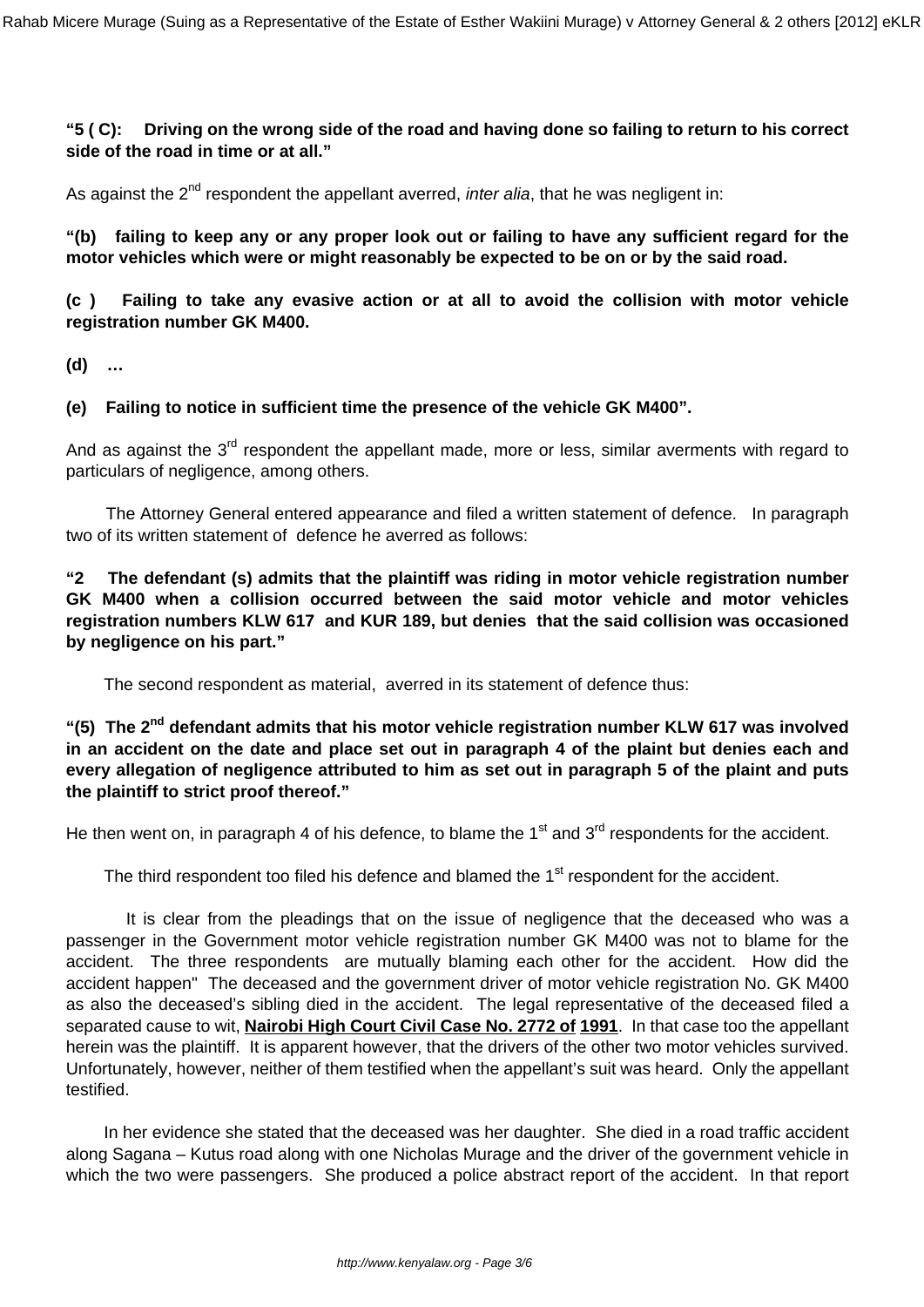the result of investigations or prosecution if known shows "P.U.I" which we were told means Pending Under Investigation. The appellant was not present when the accident happened and she testified as much. So as there was no other witness who testified, the court did not think it could make any finding as to the cause of the accident. In the end the trial judge (Ang'awa J.) dismissed the appellant's case for lack of sufficient evidence and thus provoked this appeal.

 In her judgment Ang'awa J. among other findings, found as fact, that there was no proof as to how the accident happened. There was no proof that the deceased was a passenger in the  $1<sup>st</sup>$  respondent's motor vehicle at the time of the fateful accident, and finally that negligence was not proved against any of the three respondents.

Issues were agreed. They were as follows:

**"(a) Whether or not the plaintiff has the locus standi necessary to institute this suit.**

**(b) Whether or not the deceased was a passenger in motor vehicle registration number GK M400 at the time of the accident.**

**(c ) Whether or not the accident was caused by the negligence of either the first, second or third defendant's driver, agent or servant.**

**(d) Whether or not the accident was contributed to by the negligence of either the first, second or third defendant's driver, servant or agent and if so how should liability be apportioned between the said drivers.**

**(e) Whether or not the plaintiff has suffered loss and damage and if so, how much.**

#### **(f) Damages and costs."**

 On the first issue, the appellant produced a copy of the grant of letters of administration intestate of the estate of Esther Wakiine Murage, and thus proved that she had the locus standi to bring action on behalf of the estate of the deceased. And on the second issue, there was no necessity of the appellant calling evidence on it as the  $1<sup>st</sup>$  respondent, as stated earlier, admitted in its written statement of defence, that the deceased was a passenger in motor vehicle registration number, G.K. M400 at the time of the accident. In our view the trial Judge had no basis for holding that there was no proof on this aspect. We will revert to the issue later in this judgment.

With regard to the remaining issues apart from (e) and (f), the issues relate to who, among the three respondents, was blameable for the accident in which the deceased was fatally injured. As stated earlier the respondents blamed each other for the accident. They tactfully avoided calling any evidence regarding the cause of the accident presumably relying on the provisions of **section 109** of the Evidence Act, which provides that:

## **"The burden of proof as to any particular facts lies on the person who wishes the court to believe in its existence, unless it is provided by any law that the proof of that fact shall lie on any particular person."**

The deceased was a passenger in the 1<sup>st</sup> respondent's motor vehicle when the accident in which she died occurred. The driver of the said motor vehicle also died. All the respondents appear to have recognized that the issue whether or not the deceased was a passenger was central to the determination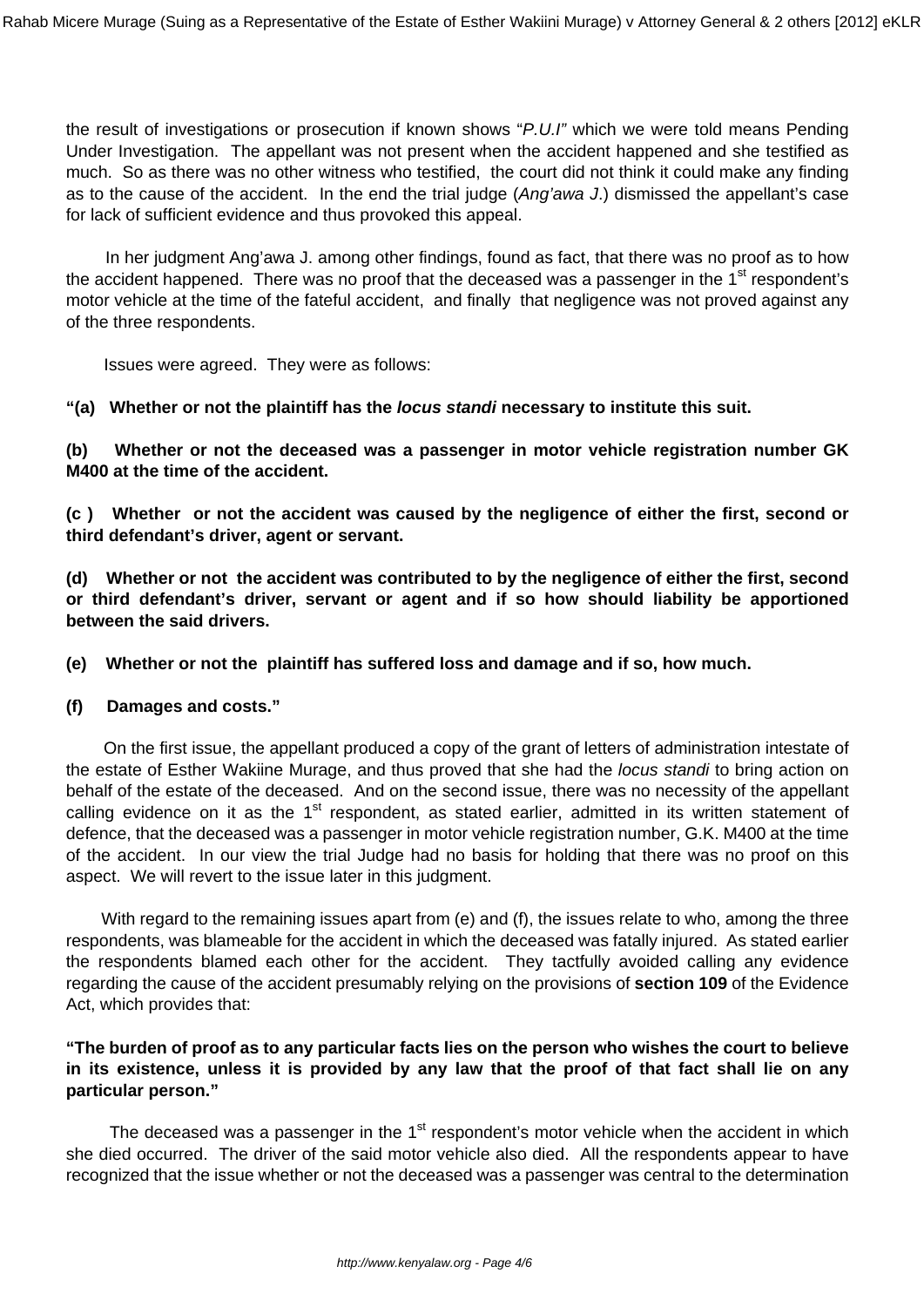of the question of liability. However, as we stated earlier in this judgment the 1<sup>st</sup> respondent having admitted that fact there was no obligation to call evidence on it. By the rules of pleadings any allegation made by a party in his pleading shall be deemed to be admitted by the opposing party unless it is traversed by that party in his pleading. (see **O.2 rule 11(1)** of the Civil Procedure Rules). The 1st respondent having admitted the deceased was a passenger in his accident vehicle it was not open to the learned trial Judge to find otherwise.

 We agree the learned trial Judge erred when she found as fact that the deceased was not a passenger in motor vehicle registration No. G.K. M400 at the time of the accident in view of the 1<sup>st</sup> respondent's admission in his statement of defence that she was a passenger.

 In the second ground of appeal the appellant complains that the learned trial Judge erred in finding that no negligence was proved in light of the fact that the respondents were blaming each other for the cause of the accident, the subject matter of the suit. That an accident did occur is not in dispute. Nor is there a dispute that the three cars involved in the accident were respectively owned by the three respondents. How the accident happened was a matter within the knowledge of the respective drivers of those three vehicles. Well driven motor vehicles do not just get involved in accidents. The driver of the 1<sup>st</sup> respondent's vehicle died in the accident. The remaining ones, we suppose, were alive at the time the appellant's case was heard. The failure on their part to testify must have been a deliberate act on the part of the  $2^{nd}$  and  $3^{rd}$  respondents. The police appear not to have been in a hurry to conclude investigations as to the cause of the accident. The appellant went to them to get a police abstract report on the accident. They gave one but the accident was said to be still under investigation. The conduct of the respondents appears to us to suggest that they deliberately withheld evidence as to the cause of the accident to frustrate the appellant's suit. **Section 112** of the Evidence Act Cap 80 of the Laws of Kenya, we think was meant to deal with situations as those in the present case. That section provides thus:

## **"In civil proceedings , when any fact is especially within the knowledge of any party to those proceedings, the burden of proving or disproving that fact is upon him."**

 The appellant alleged negligence against all the respondents as the cause of the accident in which her daughter died. She was not there at the scene and could not have known how the accident happened. As stated earlier vehicles driven on public roads in a proper manner do not without cause become involved in accidents. It must be for that reason that the appellant accused the respondents of negligence. Since each of the three respondents had knowledge as to how the accident happened, they were duty bound under the law to call evidence to show either, which one of them was responsible for the accident or which one of them was innocent in the matter. All of them having failed to adduce evidence in that regard, the rebuttable presumption of fact is that all of them were in one way or another negligent, and through such negligence caused the accident in which the deceased died. It is not a presumption arising out of the doctrine of res ipsa loquitur, but from the evidential burden as imposed under **s.112**, of the Evidence Act.

 Having come to the foregoing conclusion, it is our judgment that Ang'awa J. erred in ruling that no negligence was proved. The burden was on the respondents to disprove negligence on their part as the cause of the accident was a matter especially within their knowledge but each of them failed to offer evidence in that regard as required by law. It follows that each of the three respondents is liable to the appellant in damages in equal shares.

 As regards quantum, we find no basis for interfering with the figure Ang'awa J. arrived at. Mr. Namada, for the appellant complained that a multiplier of 20 years was on the lower side for a deceased person who was 25 years of age. He cited the case of **Lucy Njoki Chege** (suing as the personal